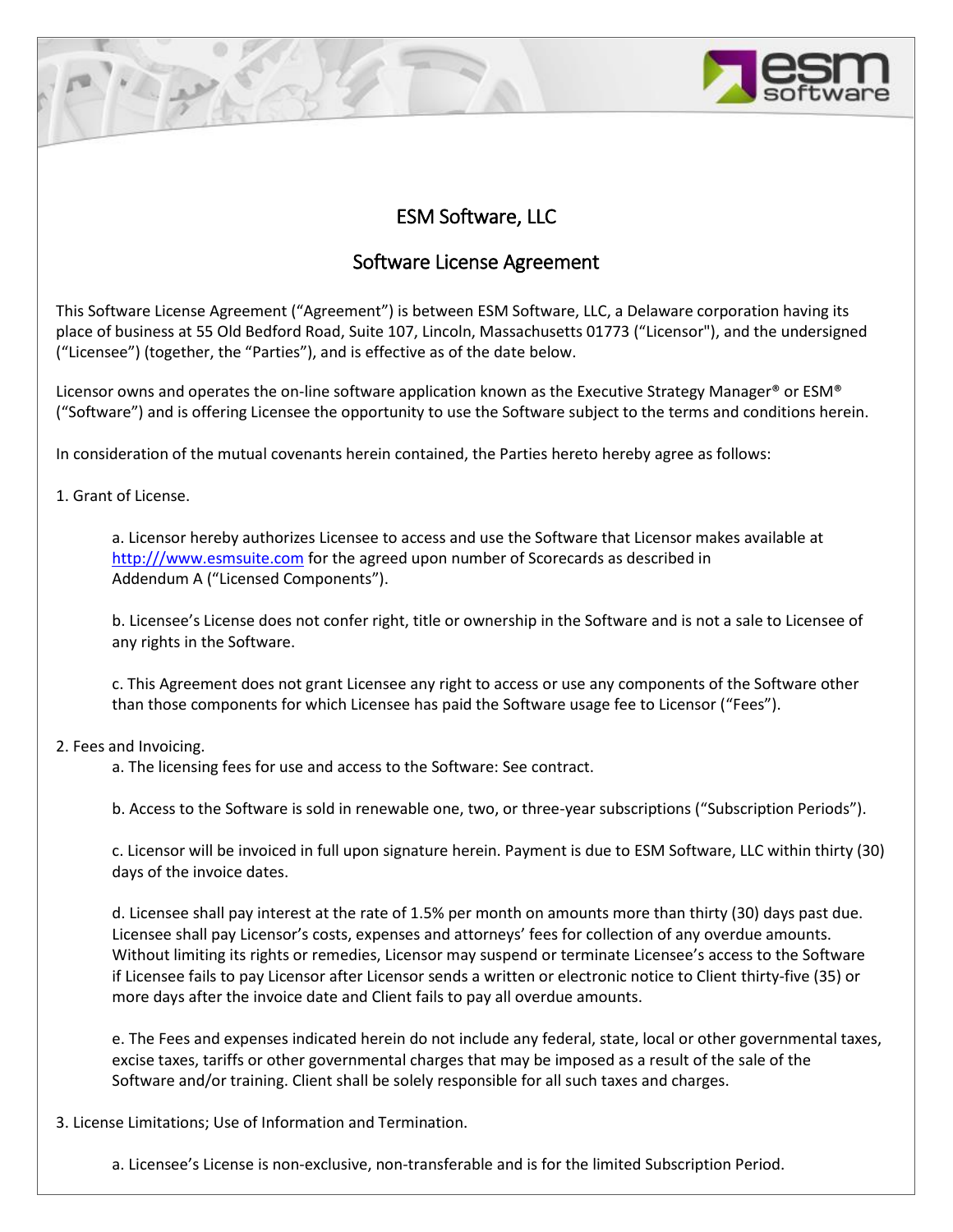b. Licensee may use the Software only for the internal purposes of Licensee's company or institution; Licensee may not provide third parties with access to the Software, nor may Licensee design or build Scorecards for third parties using the Software.

c. Licensee shall maintain all information pertaining to or derived from the Software as confidential and shall use the same degree of care in maintaining such confidentiality as Licensee uses to protect its own business secrets and confidential information, but not less than a reasonable degree of care. Licensee shall not permit any persons other than its authorized personnel to access or use the Software.

d. Without prejudice to any other rights, Licensor may terminate this Agreement, with or without cause, in which case Licensee must immediately cease use of the Software.

4. No Decompilation or Disassembly. Licensee may not modify, create any derivative work from, translate, reverse engineer, decompile, disassemble or otherwise reduce the software components of the Software to human readable form, except to the extent permitted by applicable law.

### 5. Service Standards and Support.

a. Licensor will provide necessary telephone and email support free of charge to Licensee, during the Subscription Period, in order to deal with suspected errors or malfunctions of the Software.

b. Support is provided during US business hours or 8:30 AM to 5:30 PM EST by emailing client support at [clientsupport@esmgrp.com](mailto:clientsupport@esmgrp.com) or by dialing 781-541-4460. Licensor endeavors to provide an email response or return phone call to all requests within two (2) business days.

c. Licensor is committed to repair all critical flaws found in the Software within five (5) days from receiving a written notice from Licensee. Licensee defines critical flaws as those flaws rendering the Software completely unavailable and unusable. A critical flaw must be documented and repeated by at least two (2) of Licensee's authorized individual users. In no event shall Licensor be held responsible for any flaws or service outages as a result of Licensee's local server installation of the Software or client software installation / configuration.

d. Should Licensor fail to meet the committed response times more than six (6) times per year, Licensor will grant Licensee a one (1) month extension to the existing License for all its Scorecards, free of charge. Similarly, for each time Licensor fails to meet the committed repair times, Licensor will grant Licensee a one (1) month extension to the existing License for all its Scorecards, free of charge.

e. Licensor maintains that the Software will be available in the ASP model for 99% of the time during 8:00 AM-6:00 PM EST.

f. Licensor conducts regular updates and patches of its hardware and the Software. Thus, its system (including the Software) may be brought down to install these patches and updates. Maintenance windows are typically once a month and conducted outside of US business hours. Licensor will endeavor to notify Licensee in advance of a maintenance window.

6. Warranty Disclaimer. Except as otherwise specifically provided in this Agreement, Licensor makes no warranties, representations, conditions or covenants in relation to the Software or any services it provides to Licensee. To the maximum extent permitted by applicable law, Licensor and its suppliers provide the Software as is and with all faults. LICENSOR HEREBY DISCLAIMS ALL OTHER WARRANTIES AND CONDITIONS, WHETHER EXPRESS, IMPLIED OR STATUTORY, INCLUDING, BUT NOT LIMITED TO, ANY IMPLIED WARRANTIES OR CONDITIONS OF MERCHANTABILITY, OF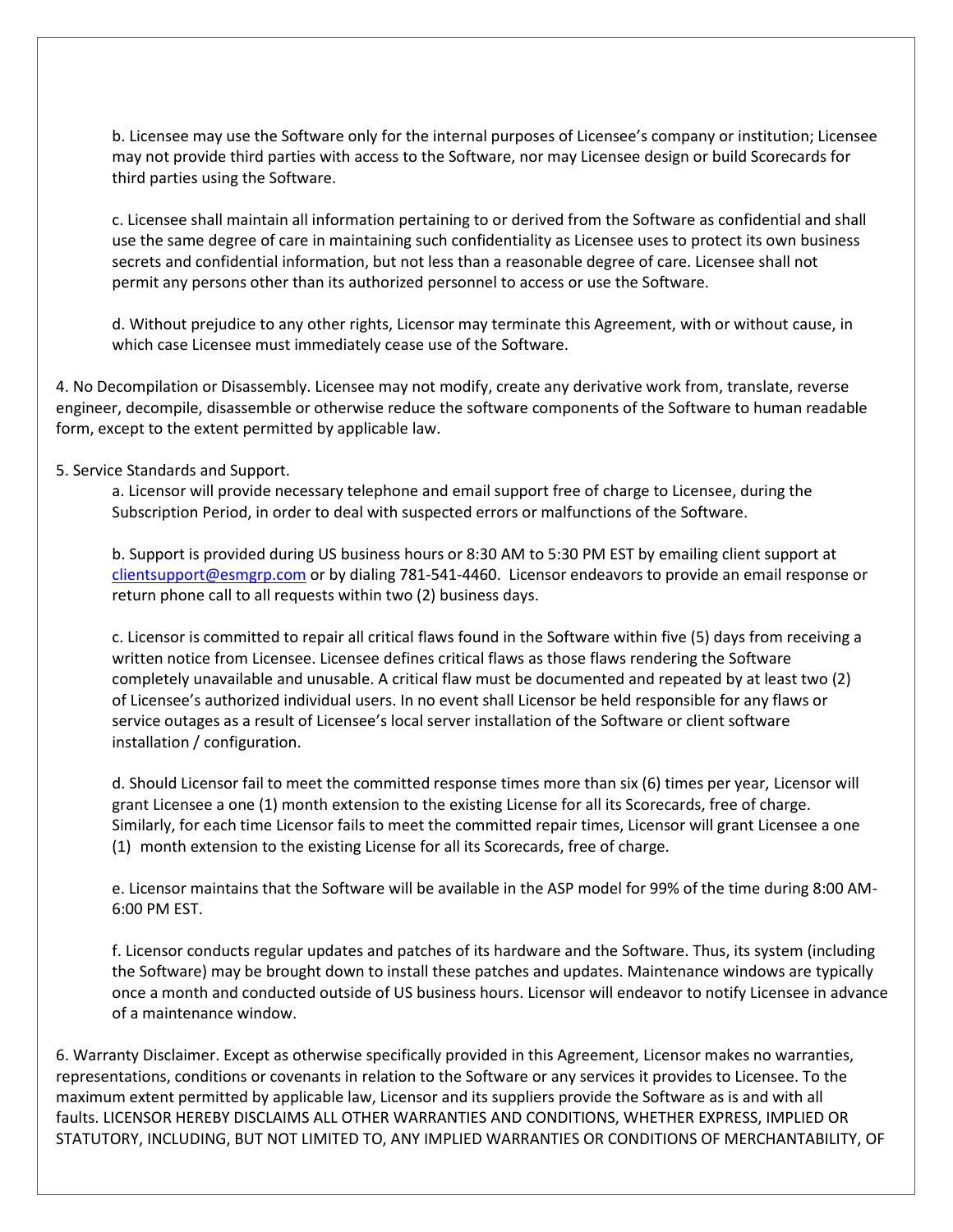FITNESS FOR A PARTICULAR PURPOSE, OF ACCURACY OR COMPLETENESS OF RESPONSES, OF RESULTS, OR WORKMANLIKE EFFORT, OF LACK OF VIRUSES AND OF LACK OF NEGLIGENCE, ALL WITH REGARD TO THE SOFTWARE. ALSO, THERE IS NO WARRANTY OR CONDITION OF TITLE, CORRESPONDENCE TO DESCRIPTION OR NONINFRINGEMENT WITH REGARD TO THE SOFTWARE, NOR IS THERE ANY WARRANTY ARISING FROM A COURSE OF DEALING, USAGE OR TRADE PRACTICE.

7. Exclusion of Incidental, Consequential and Certain Other Damages. TO THE MAXIMUM EXTENT PERMITTED BY APPLICABLE LAW, IN NO EVENT SHALL LICENSOR OR ITS SUPPLIERS BE LIABLE FOR ANY SPECIAL, INCIDENTAL, INDIRECT OR CONSEQUENTIAL DAMAGES WHATSOEVER (INCLUDING, BUT NOT LIMITED TO, DAMAGES FOR LOSS OF PROFITS OR CONFIDENTIAL OR OTHER INFORMATION, FOR BUSINESS INTERRUPTION, FOR PERSONAL INJURY, FOR LOSS OF PRIVACY, FOR FAILURE TO MEET ANY DUTY INCLUDING OF GOOD FAITH OR OF REASONABLE CARE, FOR NEGLIGENCE, AND FOR ANY OTHER PECUNIARY OR OTHER LOSS WHATSOEVER) ARISING OUT OF OR IN ANY WAY RELATED TO THE USE OF OR INABILITY TO USE THE SOFTWARE, OR OTHERWISE UNDER OR IN CONNECTION WITH ANY PROVISION OF THIS AGREEMENT, EVEN IN THE EVENT OF THE FAULT, TORT (INCLUDING NEGLIGENCE), STRICT LIABILITY, BREACH OF CONTRACT OR BREACH OF WARRANTY BY LICENSOR OR ANY OF ITS SUPPLIERS, AND EVEN IF LICENSOR OR ANY SUPPLIER HAVE BEEN ADVISED OF THE POSSIBILITY OF SUCH DAMAGES.

8. Limitation of Liability and Remedies. Notwithstanding any damages that Licensee might incur for any reason whatsoever (including, but not limited to, all damages referenced above and all direct or general damages), Licensor's entire liability (including the liability of its suppliers) under this Agreement and Licensee's exclusive remedy for all the foregoing shall be limited to the amount Licensee actually paid to Licensor for Software usage during the six (6) months immediately preceding Licensee's claim. Regardless of its nature, Licensee may not bring any claim against Licensor or any of its suppliers after one (1) year has elapsed since Licensee was first damaged by using the Software. The foregoing limitations, exclusions and disclaimers (including Sections 6 and 7 above) shall apply to the maximum extent permitted by applicable law, even if any remedy fails its essential purpose.

9. **Notices**. All notices shall be in writing and given by personal delivery, certified mail, return receipt requested, or by commercial overnight courier, to the recipient's address herein. Notice shall be deemed given the date of personal delivery, the third business day after mailing, or the next business day after delivery to such courier (unless the return receipt or the courier's records evidence a later delivery.)

| <b>Contact for notices to Licensor: Contact for notices to Licensee:</b> |
|--------------------------------------------------------------------------|
|--------------------------------------------------------------------------|

| <b>ESM Software, LLC</b> |  |
|--------------------------|--|
| Attn: Kent Smack         |  |
| 55 Old Bedford Road      |  |
| Suite 107                |  |
| Lincoln, MA 01773 USA    |  |
| ksmack@esmgrp.com        |  |

10. Dispute Resolution. Any dispute, controversy or claim arising out of or relating to this Agreement, or the breach, termination or invalidity thereof, shall be settled by binding arbitration conducted in the English language in Boston, Massachusetts, U.S.A., under the commercial arbitration rules of the American Arbitration Association ("AAA"). The arbitration shall be conducted by a single arbitrator jointly appointed by the Parties; provided, however, that if the Parties cannot agree within thirty (30) days after the initiation of the arbitration, then the arbitrator shall be appointed by the President of the AAA in Boston. The arbitrator shall resolve disputes regarding arbitration procedures. The arbitrator may proceed to an award notwithstanding the failure of the other party to participate in the proceedings. The arbitrator shall be authorized to grant interim relief, including preventing the destruction of goods or documents involved in the dispute, protecting trade secrets and providing for security for a prospective monetary award. In no event shall punitive damages be assessed against either Licensor or Licensee. If a matter